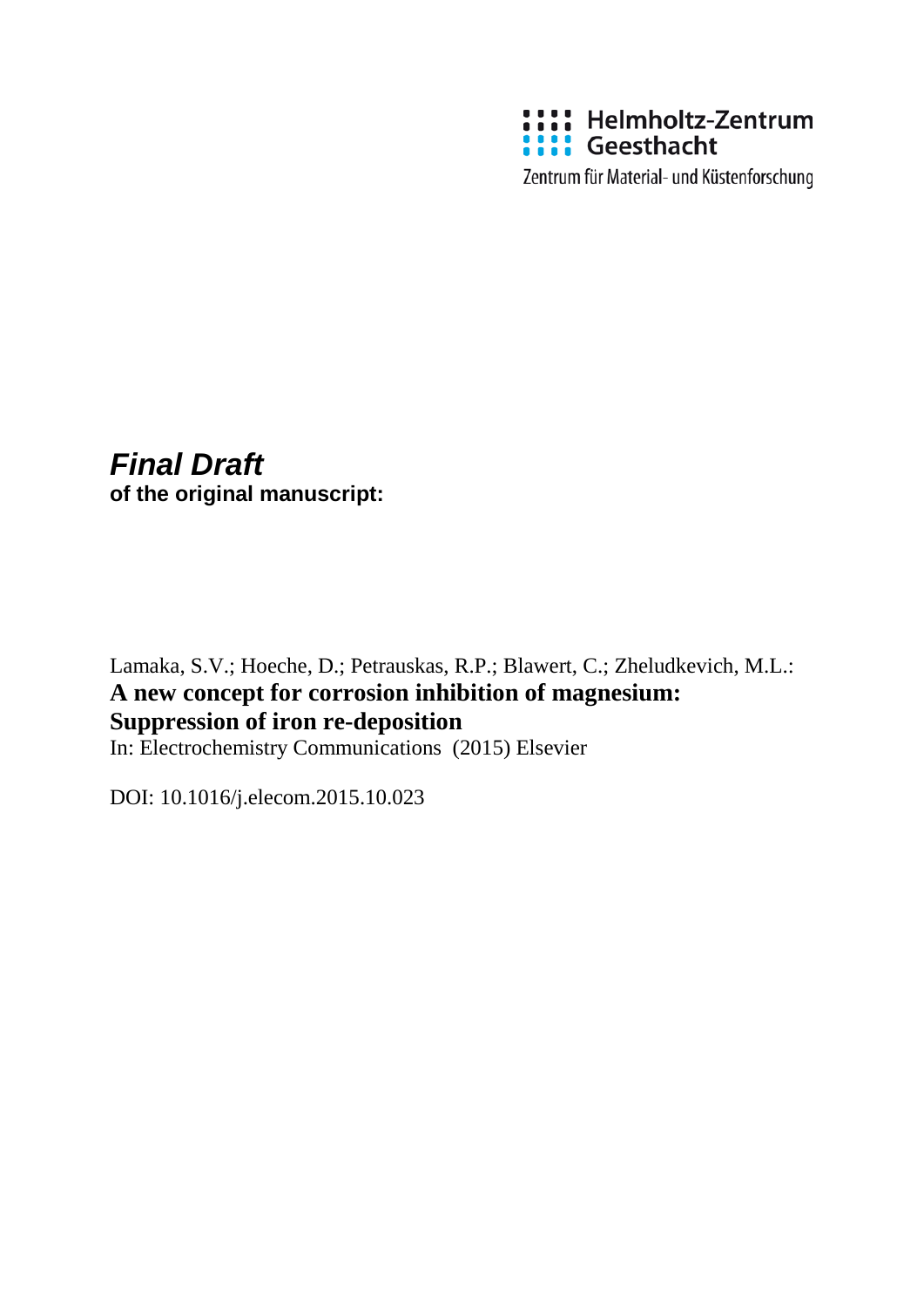# **A new concept for corrosion inhibition of magnesium: suppression of iron re-deposition**

S.V. Lamaka\*1, D. Höche 1, R. P. Petrauskas 1,2, C. Blawert 1, M. L. Zheludkevich 1,3

<sup>1</sup> MagIC-Magnesium Innovation Centre, Helmholtz-Zentrum Geesthacht, Max-Planck Str. 1, 21502 Geesthacht, Germany \* Corresponding author, e-mail: [Sviatlana.Lamaka@hzg.de](mailto:Sviatlana.Lamaka@hzg.de)

<sup>2</sup> University of Vilnius, Department of Inorganic Chemistry, 03225 Vilnius, Lithuania

 $\mathcal{O}^{'}$ 

<sup>3</sup> University of Aviero, Department of Materials and Ceramic Engineering/CICECO, 3810-193 Aveiro, Portugal

**Abstract:** In our recent work (Höche et al. 2015) we proposed that non-faradaic dissolution of Fe impurities and subsequent re-deposition of thin film of pure ("in statu nascendi") iron enlarges cathodically active sites at Mg surface. The effect drastically accelerates corrosion of impurity containing Mg. In this work we assumed that if Fe re-deposition is prevented, the area of cathodic sites can be drastically decreased and hence corrosion of Mg can be suppressed. In this prove of concept work we used strong Fe3+ complexing agents in order to remove dissolved iron from corrosion sites and prevent iron re-deposition.

All used iron complexing agents efficiently lowered the corrosion rate of Mg. Direct correlation of complex stability with its inhibiting efficiency was established. It was shown that cyanide, salicylate, oxalate, methylsalicylate and thiocyanate efficiently reduce hydrogen evolution and suppress critical dark area formation.

**Keywords:** Magnesium corrosion • cathodic corrosion inhibition • iron complexing agents • hydrogen evolution

## **1. Introduction**

It is well known that magnesium is prone to corrosion not only due to its electrochemical potential but also due to its susceptibility to noble impurity elements. Most common is iron which is incorporated along the entire processing chain. Fe-rich particles are typical initiation points of corrosion since they force microgalvanic corrosion induced anodic dissolution of magnesium [1,2].

Williams et al. [3] showed the occurrence of active persistent cathodes on the anodically polarized bare magnesium mainly related to Fe-rich particles. Birbilis et al. [4] have shown the enhanced catalytic response by measuring enhanced cathodic currents of magnesium previously held at anodic conditions. It was pointed out that enrichments of noble metals on the Mg surface, with higher exchange current density such as iron, are more favourable sites for the cathodic reaction. Recent publication from Lebouil et al. [5] presented a description starting from initial impurity related reactions towards film formation and its spatial extension. The review of Thomas et al. [6] also stated that the amount of impurities influences the hydrogen evolution rate (HER) which indicates a direct link. Recent studies of Fajardo et al. [7] by galvanostatic experiments proved the impact of impurities even at very low concentrations. Curioni et al. [8] showed that the highest corrosion current is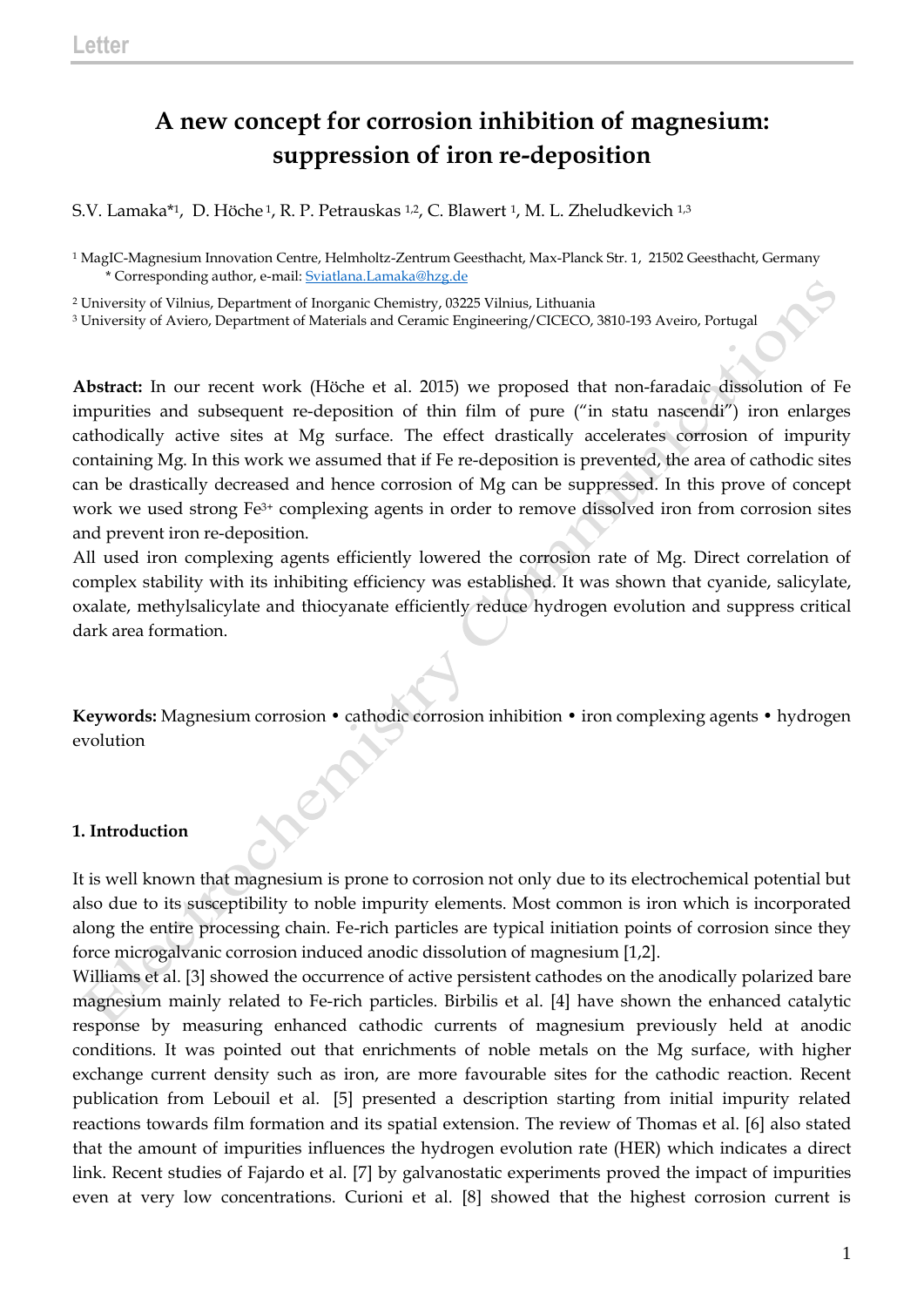expected close to the corrosion forefront, which indicates that suppression of propagation of dark area efficiently improves corrosion properties. Recent SVET studies by Williams et al. [9] showing circular expansion of mentioned dark area, also confirm the highest dissolution at the interface to unaffected magnesium and they clearly show cathodic current contribution over the entire dark film slightly decreases with distance to the interface. The occurrence of transition metal elements like iron on the corroded surface was shown by Cain et al. [10]. Very interesting contribution was given by Salleh et al. [11]. Their results state that iron particles entrapped under corrosion products still can sustain HER at high rates which fits to previous mentioned results. Frankel et al. [12] give a detailed overview on the topic. Thus, dark area suppression is one of the keys to inhibit corrosion of magnesium.

A lot of approaches to inhibit corrosion of magnesium have been developed during the last two decades. Eaves et al. [2] showed efficient inhibition by arsenates at acidic conditions. However, with a few exceptions, most of the reported inhibitors aim at supressing anodic dissolution of Mg. Mesbah et al. [13] used decanoate and heptanoate as anodic inhibitors. Their inhibiting mechanism based on Mg salt precipitation at the surface (partially protective film). Frignani et al. [14] applied anionic surfactants which apart from adsorbing on the surface also form sparingly soluble salts blocking Mg oxidation. 8-hydroxiqyinoline that forms sparingly soluble complex with Mg was also shown to inhibit Mg dissolution [15-17]. 5,10,15,20-Tetraphenylporphyrin showed high corrosion inhibition efficiency of 90% by forming chelate complexes with Mg which can precipitate as a film on AZ91D alloy [18]. Nevertheless, the anodic inhibition concept has not reached adequate efficiency level and mechanistic understanding. For example, 1,2,4-triazole and its derivatives were shown to inhibit corrosion of Mg alloys [19-21] but the inhibiting mechanism have not been explained. The environmentally friendly derivatives of lactobionic acid were found to provide 75 to 93% inhibiting efficiency to AZ91 but again, their inhibiting mechanism was not explained while the criteria for selecting said species was set as being good inhibitors against corrosion of ferrous and not-ferrous metals and having the ability to chemisorb on the metal surface [15].

Latest progress in magnesium corrosion research based on theoretical approaches from Flis-Kabulska et al [22] delivers the evidence of chemical active iron at the corrosion forefront. In our recent work Höche et al. [23], we proposed that initial cathodic process on Fe-rich particles and anodic dissolution of Mg around it leads to detachment of iron particles from the metallic substrate by undermining or hydrogen bubbles. Chemical dissolution of detached Fe-rich particles occurs with the formation of Fe(II) and Fe(III). These species can be reduced to metallic Fe chemically (e.g. by adsorbed atomic hydrogen) or electrochemically that leads to deposition of thin metallic Fe film or Fe patches increasing total cathodic area. Accelerated HER takes place on the freshly deposited Fe due to the increased reactivity of pure metal ("in statu nascendi"). This mechanism points out the straightforward way for corrosion inhibition: if redeposition of dissolved iron is prevented, corrosion rate should decrease. In this work we used several different iron complexing agents to verify the aforementioned assumption.

## **2. Material and methods**

For the experiments commercial purity magnesium 99.95% (ppm: Fe-220, Ni-2, Cu-5) was used. Impurity content was measured by spark emission spectroscopy. Bare material was cut into pieces, ground, polished and rinsed with ethanol. Roughly 24 hours hydrogen evolution tests were performed using eudiometers (NS45/27 from Neubert Glas, Germany). The immersion solution contained 0.5%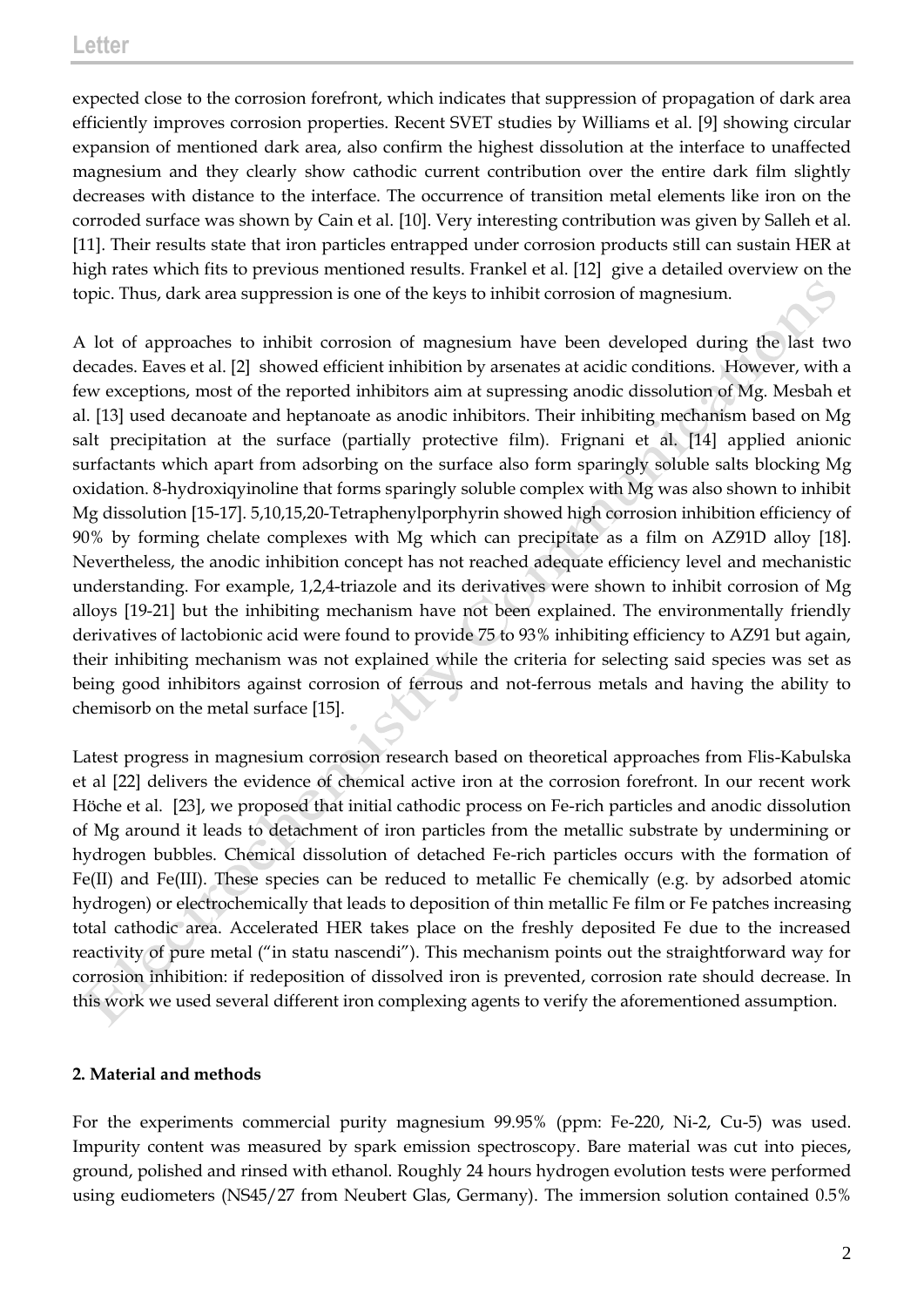sodium chloride with or without 0.05M solution of iron complexing agent. Finally, the samples were observed by classical optical microscopy. Metrohm 691 pH meter equipped with Mettler Toledo LabExpert Pt 1000 pH was used for regular pH measurements. The following chemicals were used Potassium Cyanide, Ref. 1.04967.02 from Merck; Sodium Salicylate, Ref. 71945, 5-methylsalicylic acid, Ref. 146161 and Sodium Thiocyanate, Ref. 251410 all from Sigma-Aldrich and Di-potassiumoxalat monohydrat, Ref. 4264.3 from Carl Roth. pH of all 0.05M solutions of iron complexing agents was adjusted by NaOH or HCl for the final value varying between 7.5 (for KCN) to 5.9, see **Table 1** for more details.

#### **3. Results and discussion**

In this communication the first results on the corrosion inhibition efficiency of some iron complexing agents for commercial purity magnesium are presented. Since 1 mol of evolved hydrogen is produced when 1 mol of magnesium dissolves, hydrogen evolution measurements allow direct correlation with inhibiting efficiency. **Fig. 1** presents the normalized hydrogen evolution rate (HER) and **Fig. 2** visual appearance of the samples immersed in either 0.5% NaCl solution or NaCl solution mixed with iron complexing agent. The sample exposed to pure NaCl solution shows close to exponential increase of hydrogen evolution, the sample is heavily attacked by corrosion and covered by  $Mg(OH)$ <sub>2</sub> precipitates. Addition of KCN significantly improves the situation. KCN shows excellent suppression of hydrogen formation fully correlated with the surface appearance: three corrosion hotspots occurred while general formation of dark area was strongly suppressed. Note, that even at the very beginning of the immersion test the inhibiting efficiency is rather high probably combing from both adsorption and iron complexing mechanisms, **Fig.1 inset**.



*Figure 1. Normalized hydrogen evolution measured for commercial purity Mg containing 220 ppm Fe in 0.5% NaCl in the presence of iron complexing agents.*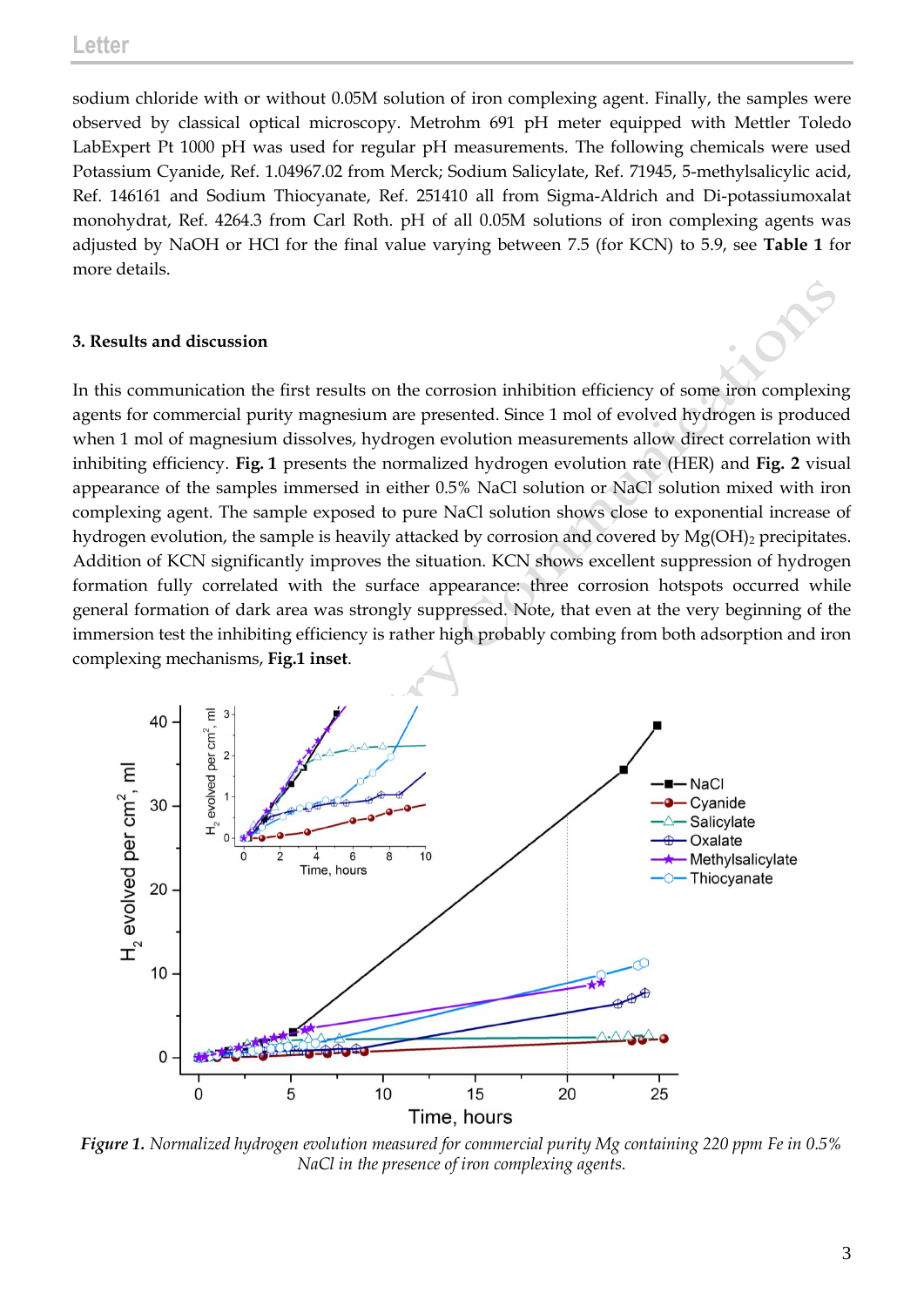# **Letter**

The weaker complexing agents, oxalate and thiocyanate showed intermediate corrosion inhibition performance with HERs following the cyanide's trend but at lower efficiency also correlating with the visual appearance of sample surfaces that evidences certain degree of dark area formation and corrosion spots. Interesting, that HER for oxalate and thiocyanate starts slowly but increases after several hours of immersion. This cannot be explained by lower stability of formed iron complexes at alkaline pH, because pH sharply increases to 10 and 10.3 during the first hour of immersion (**Table 1**). More likely, this trend can be explained by the fact that oxalate also formsmedium stability complexes with Mg<sup>2+</sup> which can enhance active dissolution of magnesium, and deplete the complexing agent available for Fe (note that amount of dissolved Fe is roughly 5000 times lower than the amount of dissolved Mg). This explanation, however, is not satisfactory for SCN since it does not form stable complexes with Mg. Hydrogen evolution trends measured for salicylate and methylsalicylate differ from other discussed complexes. During the first three hours (for salicylate) and five hours (for methylsalicylate) no inhibiting effect of salicylates can be seen as hydrogen evolution curves for both complexing agents follow the curve of non-inhibited sample, **Fig.1 inset**. Intensive corrosion at the beginning virtually stopped after first three hours of immersion in salicylate containing solution. This can probably be explained by the fact that the most stable Fe<sup>III</sup>Sal<sub>3</sub> are formed at higher pH while lower stability complexes Fe<sup>III</sup>Sal<sub>2</sub> and Fe<sup>III</sup>Sal are formed at neutral pH [24]. Unfortunately, no data for stability of methylsalicylate complexes at different pH could be found.



*Figure 2. Visual appearance of tested samples after 20 h of immersion in solutions containing 0.05M of iron complexing agent and 0.5% NaCl.*

The bonding ability of each complex can be described by stability constant. In **Table 1** stability constants of Fe<sup>III</sup> and Mg<sup>II</sup> with the complexing agents are gathered. Although Fe<sup>II</sup> is more likely to form at the initial stage of dissolution of Fe-rich impurity on magnesium,  $Fe^{III}$  is by far more stable at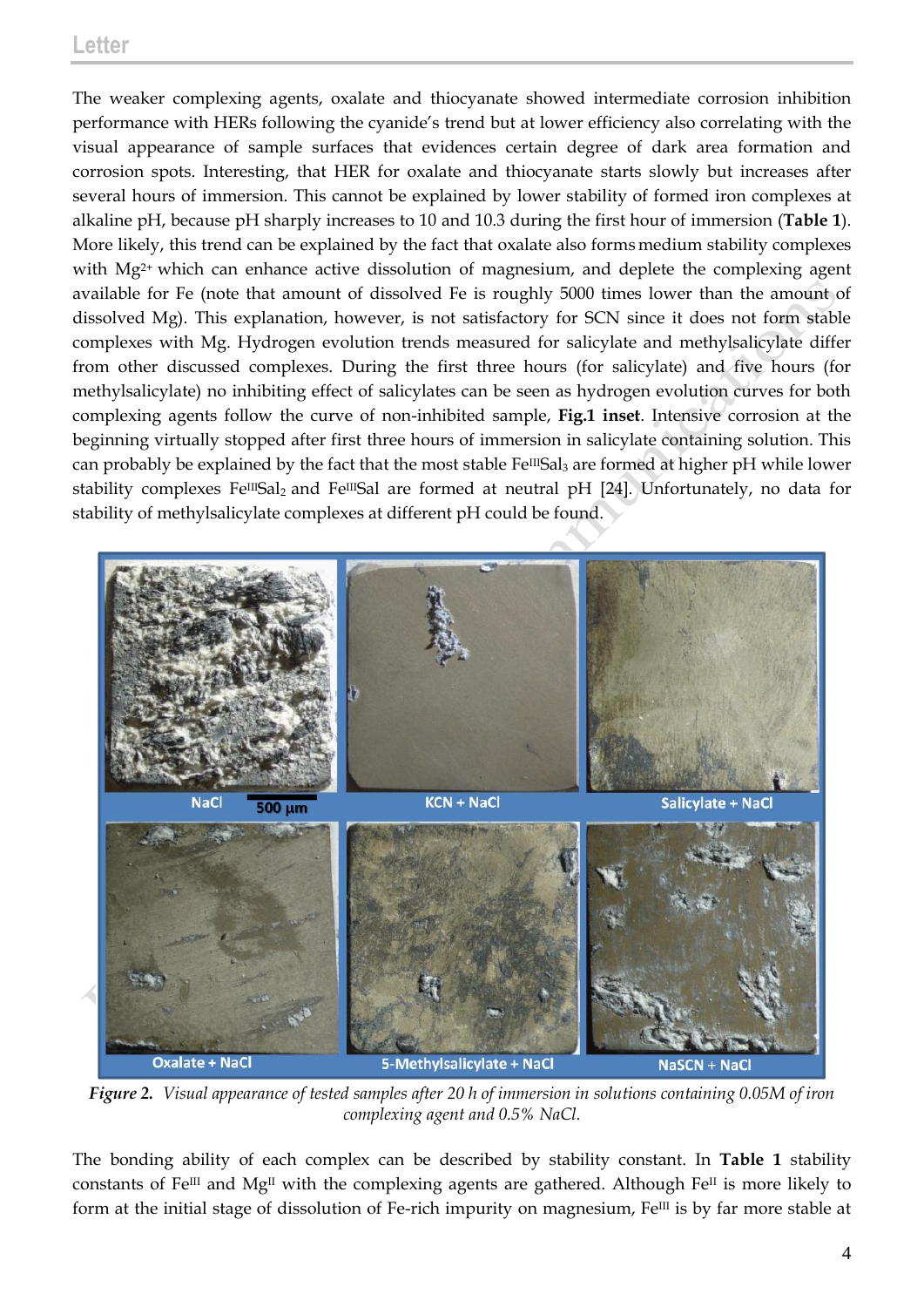alkaline pH characteristic for Mg corrosion. **Table 1** shows that cyanide forms highly stable complex with iron while magnesium cyanide immediately hydrolyses and does not exist in solution [25]. Thus, high inhibiting ability of cyanide cannot be ascribed to its interaction with magnesium. Thiocyanate forms much weaker complexes with Fe<sup>III</sup> that reflects on its corrosion inhibiting performance. In general, direct correlation of inhibiting efficiency with stability constant of each iron complexing agent was found, while no correlation with stability constant of Mg complex could be deduced, **Fig. 3**. Note, that it was not possible to find stability constants for Mg-cyanide and Mg-methylsalicylate. In **Fig. 3**, we assumed that the  $log K_xMgI = 0$  for the purpose of visualisation.

*Table 1. Stability constants of FeIII complexing agents and pH of the solutions used for hydrogen evolution tests shown in Figure 1.*

| Complexing agent   | pH<br>of the testing solutions |           |                       | Stability constants     |                  |           |
|--------------------|--------------------------------|-----------|-----------------------|-------------------------|------------------|-----------|
|                    | Before                         | 1 hour of | $\approx$ 24 hours of | $log K_{x \, Fe^{III}}$ | $log K_xMg^{II}$ | Reference |
|                    | immersion                      | immersion | immersion             |                         |                  |           |
| CN <sub>1</sub>    | 7.5                            | n/a       | 10.5                  | $K_6$ 43.9              | n/a              | $[26]$    |
| Salicylate         | 5.9                            | 10.5      | 11.3                  | $K_3 36.8$              | $K_1$ 4.7        | $[27]$    |
| Oxalate            | 6.0                            | 10.0      | 11.2                  | $K_3 20.2$              | $K_2$ 4.38       | $[27]$    |
| 5-Methylsalicylate | 6.6                            | n/a       | 10.4                  | $K_2$ 9.77              | n/a              | $[28]$    |
| SCN-               | 6.1                            | 10.3      | 10.8                  | $K_3$ 5.0               | $K_1 - 0.9$      | $[29]$    |
| <b>NaCl</b>        | 6.5                            | 10.8      | 10.9                  |                         |                  |           |

The values of the inhibiting efficiency (IE) presented in **Fig. 3** were calculated using the following equation:

$$
IE = \frac{CR_0 - CR_{inh}}{CR_0}
$$

where  $CR_0$  is the corrosion rate in pure 0.5% NaCl and  $CR<sub>inh</sub>$  is the corrosion rate in the presence of NaCl and inhibitor. The corrosion rate was determined as amount of  $H_2$  (ml) evolved at 20 hours of immersion.

The approach presented in this communication can also explains the inhibiting effect of some previously reported inhibitors. E.g. 1,2,4-triazole [19-21] and benzotriazole [30] were shown to inhibit corrosion of Mg but the reason why it works was not explained. Since both 1,2,4-triazole and benzotriazole form iron complexes [31, 32] their inhibition performance might be related to slowing the rate of Fe re-plating. With no intention to question in any way the correctness of the inhibiting mechanism proposed for 5,10,15,20-tetraphenylporphyrin in [18] (formation of chelate complexes with Mg that precipitate on Mg surface) we would like to note that this complexing agent also forms stable complexes with iron [33] and high inhibiting efficiency of tetraphenylporphyrin well could be a synergistic effect of both mechanisms.

It will not be surprising however, if some of the iron complexing agents do not fully follow the correlation presented in **Fig. 3**. E.g. the ligands that also form highly stable soluble complexes with Mg, e.g. EDTA [30] might not be as efficient because while they reduce iron re-plaiting they will also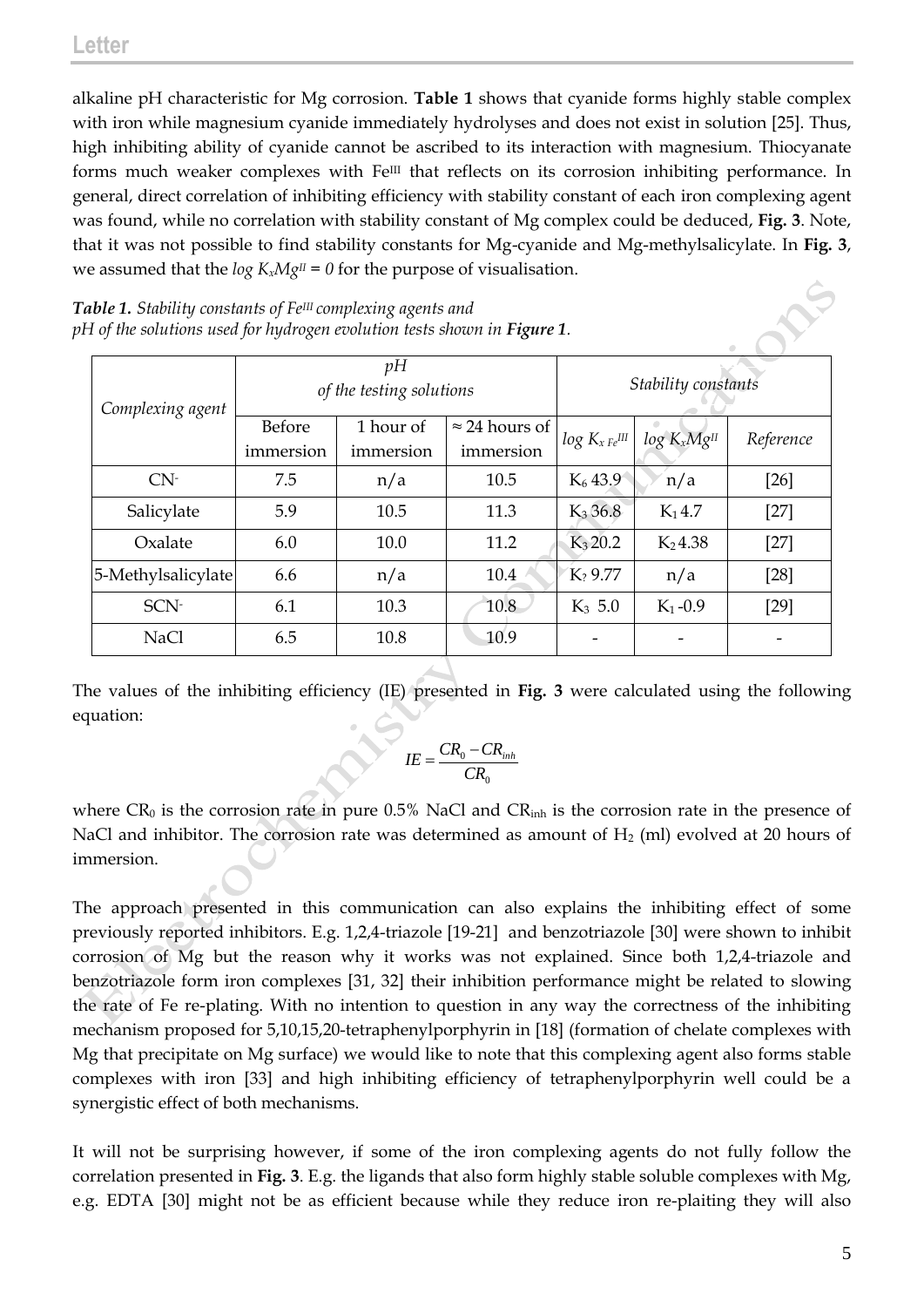accelerate dissolution of Mg. On the contrary, 8-hydroxiqyinoline that forms sparingly soluble complex with Mg at alkaline pH [15-17] might be more efficiently inhibiting Mg corrosion than it can be predicted from Fe-hydroxyquinolinate stability constant. In general, stability and solubility of both FeL and MgL complexes at neutral and alkaline pH might influence their inhibiting efficiency. The role FeII (its presence cannot be excluded in a system where atomic hydrogen is present) in iron complexation and re-plating is still not clear. Besides, in our future work we will also discuss the comparative ability of formed complexes to be electrochemically reduced on the surface of corroding magnesium.



*Figure 3. Correlation of inhibiting efficiency and corresponding stability constants of iron and magnesium complexes*.

# **4. Conclusion**

The efficient corrosion inhibition of commercial purity Mg containing high amount of Fe (220ppm) by iron complexing agents was shown. Hydrogen evolution measurements showed strong suppression of gas evolution during immersion in 0.5% sodium chloride solution. Inhibition efficiency directly correlates with stability constants of Fe<sup>III</sup> complexing agents.

# **Acknowledgements**

Dr. S.V. Lamaka acknowledges the financial support of Alexander von Humboldt Foundation via Experienced Researcher Grant. R.P. Petrauskas thanks Erasmus Programm grant No. …..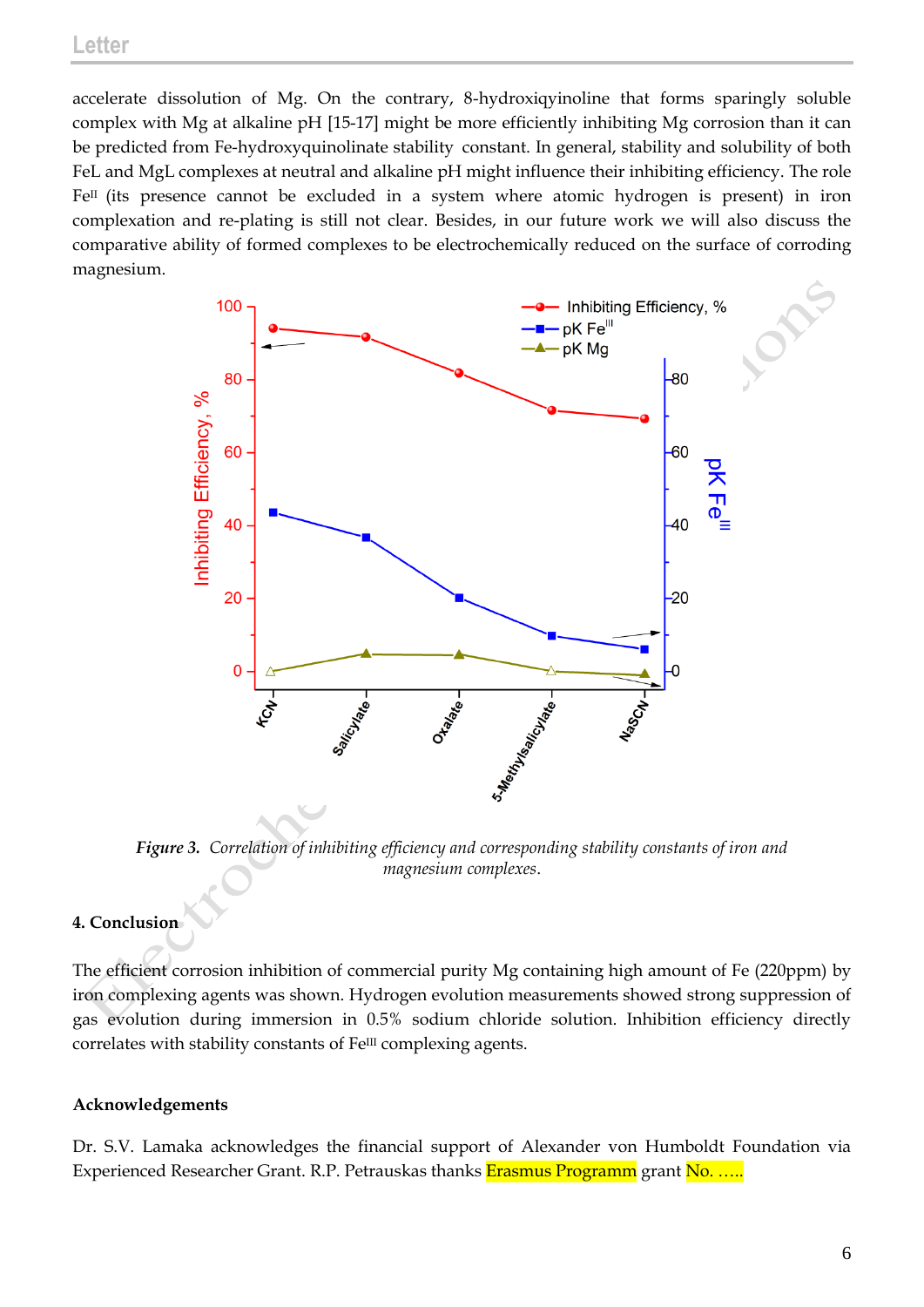# **References**

[1] G. Makar, J. Kruger, Corrosion of magnesium, International Materials Reviews, 38 (1993) 138-153.

[2] D. Eaves, G. Williams, H.N. McMurray, Inhibition of self-corrosion in magnesium by poisoning hydrogen recombination on iron impurities, Electrochimica Acta, 79 (2012) 1-7.

[3] G. Williams, N. Birbilis, H.N. McMurray, The source of hydrogen evolved from a magnesium anode, Electrochemistry Communications, 36 (2013) 1-5.

[4] N. Birbilis, A.D. King, S. Thomas, G.S. Frankel, J.R. Scully, Evidence for enhanced catalytic activity of magnesium arising from anodic dissolution, Electrochimica Acta, 132 (2014) 277--283.

[5] S. Lebouil, O. Gharbi, P. Volovitch, K. Ogle, Mg dissolution in phosphate and chloride electrolytes: Insight into the mechanism of the negative difference effect, Corrosion, (2014).

[6] S. Thomas, N.V. Medhekar, G.S. Frankel, N. Birbilis, Corrosion mechanism and hydrogen evolution on Mg, Current Opinion in Solid State and Materials Science, (2014).

[7] S. Fajardo, G.S. Frankel, Effect of impurities on the enhanced catalytic activity for hydrogen evolution in high purity magnesium, Electrochimica Acta, 165 (2015) 255-267.

[8] M. Curioni, F. Scenini, T. Monetta, F. Bellucci, Correlation between electrochemical impedance measurements and corrosion rate of magnesium investigated by real-time hydrogen measurement and optical imaging, Electrochimica Acta, 166 (2015) 372-384.

[9] G. Williams, N. Birbilis, N. McMurray, Controlling factors in localised corrosion morphologies observed for magnesium immersed in chloride containing electrolyte, Faraday Discussions, (2015).

[10] T. Cain, S.B. Madden, N. Birbilis, J.R. Scully, Evidence of the Enrichment of Transition Metal Elements on Corroding Magnesium Surfaces Using Rutherford Backscattering Spectrometry, Journal of The Electrochemical Society, 162 (2015) C228-C237.

[11] S.H. Salleh, S. Thomas, J.A. Yuwono, K. Venkatesan, N. Birbilis, Enhanced hydrogen evolution on Mg (OH)2 covered Mg surfaces, Electrochimica Acta, 161 (2015) 144-152.

[12] G. Frankel, S. Fajardo, B. Lynch, FD Corrosion Chemistry: Introductory Lecture on Corrosion Chemistry: A Focus on Anodic Hydrogen Evolution on Al and Mg, Faraday Discussions, (2015). XX-XX

[13] A. Mesbah, C. Juers, F. Lacouture, S. Mathieu, E. Rocca, M. François, J. Steinmetz, Inhibitors for magnesium corrosion: Metal organic frameworks, Solid State Sciences, 9 (2007) 322-328.

[14] A. Frignani, V. Grassi, F. Zanotto, F. Zucchi, Inhibition of AZ31 Mg alloy corrosion by anionic surfactants, Corrosion Science, 63 (2012) 29-39.

[15] E. Slavcheva, G. Schmitt. Screening of new corrosion inhibitors via electrochemical noise analysis. Materials and Corrosion 53 (2002) 647-655.

[16] S.V. Lamaka, M.L. Zheludkevich, K.A. Yasakau, M.F. Montemor, M.G.S. Ferreira. High effective organic corrosion inhibitors for 2024 aluminium alloy, Electrochimica Acta, 52 (2007) 7231-7247.

[17] D. Huang, J. Hu, G.-L. Song, X. Guo, Inhibition effect of inorganic and organic inhibitors on the corrosion of Mg–10Gd–3Y–0.5Zr alloy in an ethylene glycol solution at ambient and elevated temperatures, Electrochimica Acta, 56 (2011) 10166-10178.

[18] J.Hu, D.Huang, G.Zhang, G.-L. Song, X. Guo. Research on the inhibition mechanism of tetraphenylporphyrin on AZ91D magnesium alloy. Corrosion Science 63 (2012) 367-378.

[19] K.Fukumura, Y.Yu, M.Kajimoto, H.Hama, T.Hamauzu, H.Yagi . Rust preventive for magnesium and/or magnesium alloy. 2007. US20070080319A1, EP1683894A1.

[20] K. Fukumura, T. Shiraishi. Surface-treating agent for magnesium-based pat and method of surface treatment. 2003 US 6569264 B1.

[21] O.V. Karavai, A.C. Bastos, M.L. Zheludkevich, M.G. Taryba, S.V. Lamaka, M.G.S. Ferreira. Localized electrochemical study of corrosion inhibition in microdefects on coated AZ31 magnesium alloy, Electrochimica Acta, 55 (2010) 5401-5406.